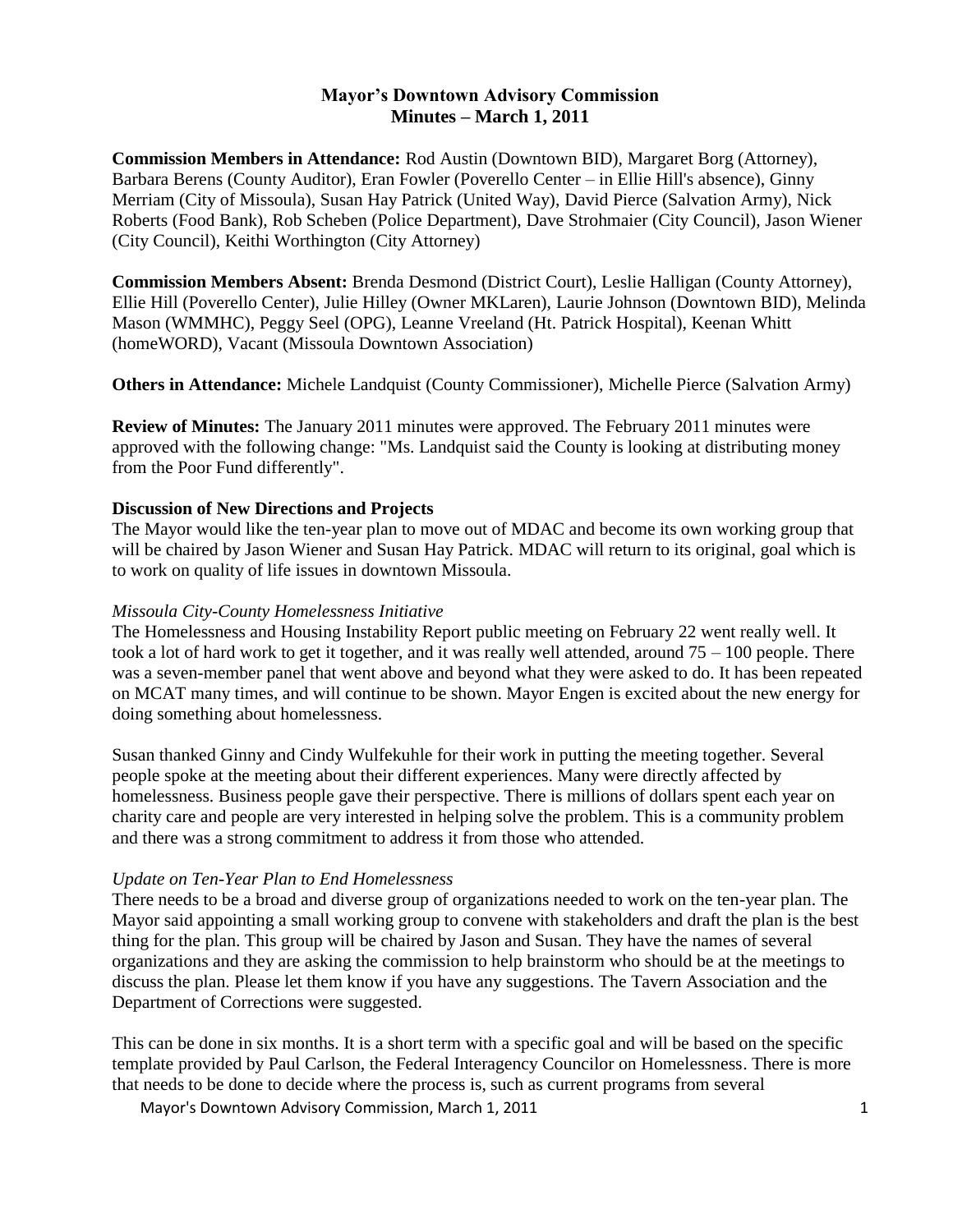organizations. It is a good start, but more specific data is necessary. Mr. Carlson said focusing on the chronic homeless is what makes the program work. Money should be redirected toward housing and services.

It was asked who will write the actual ten-year plan. The committee is hopeful to have the money to be able to have a consultant do it. Maxine Jacobson might be interested.

Committee members are interested in having a second survey of homeless people done during a different season. It should be done to get a true picture and is good to be conducted at two extremes, such as winter and summer. The data is only accurate to the time it is collected as the population is changing constantly. This would be a baseline for more than one time of year and would be beneficial. Caution should be used when discussing money. The last survey cost \$16,000, but the methodology is already in place, so it should cost less.

The chronically homeless need to be included in the ten-year plan. Homelessness is never going to go away altogether because some people want to be without a home. There also needs to be rules and expectations they have to follow. Missoula is a generous and caring place. Establishing how much money is being spent on social services, medical, etc is very important in this plan.

When working on the ten-year plan, it is important not to lose sight of one of the first priorities: identifying a new location for the Poverello Center.

## **Committee Directions**

The list of committee members was passed around. Members were asked to evaluate where their services would be most valuable and either add or take their names off committees. The list will be emailed to members who were not in attendance and once responses are received, the updated list will be emailed to commission members.

## *Crime and Prevention – Rob Scheben and Keithi Worthington*

This committee will be working on the ordinances and consequences. One part of that is to strengthen the sleep and lie portion of the ordinances as it is not healthy to sleep and lie on concrete.

They will also be working on crime and punishment. One way to address this is with street outreach and a community service program. Margaret met with Sue Wilkins of Missoula Corrections Services to discuss a program. Rob found a federal grant through the Board of Crime Control that fits the downtown purpose of smart policing. This grant is up to \$300,000 and could be used for salaries for police officers, a court liaison, etc. There is no match required. It is due toward the end of April. It was suggested he work with the Office of Planning and Grants as they might have data needed for the grant. It is a fairly large application, so time is of the essence. Last year 36 communities applied for the funding, most larger than Missoula, and six were chosen.

The Parking Commission will match the BID funding for a downtown police officer this summer, so there will be \$40,000 available. Rod has met with Dale Bickell and will be meeting with the Mayor and Chief of Police to discuss the program.

The Mayor has discussed having a specific place where camping would be legal. It might cause downtown to be a little less unsightly. No specifics have been discussed at this time.

Mayor's Downtown Advisory Commission, March 1, 2011 2